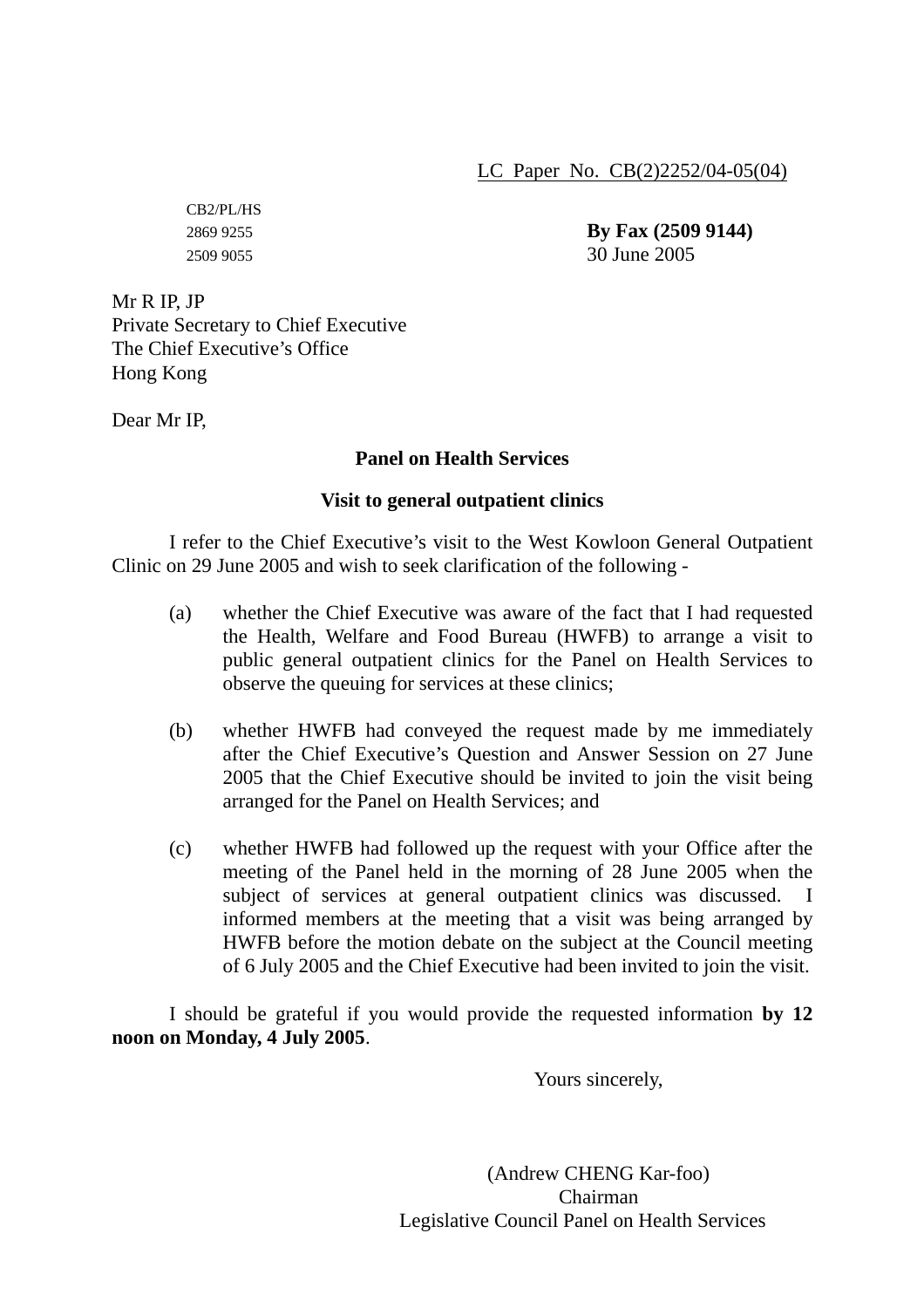

4 July 2005

The Honourable Andrew CHENG Kar-foo Chairman Legislative Council Panel on Health Services Legislative Council Building 8 Jackson Road Central Hong Kong

Dear Mr Cheng,

## **Panel on Health Services** Visit to general outpatient services

I refer to your letter of 30 June 2005.

It will be useful to set out the facts related to the recent visit of the Chief Executive to a general outpatient clinic.

During the Chief Executive's Question and Answer session on openly promised Monday (27 June). the Chief Executive the Hon. Tam Yiu-chung that they would visit an outpatient clinic together in a morning. To follow up his promise, he made the arrangements through the Hon. Jasper Tsang Yok-sing on Tuesday's morning (28 June) in the margin of the Executive Council meeting. The visit subsequently took place on 29 June.

When he approached the Hon. Jasper Tsang on 28 June, the Chief Executive had not been aware of your invitations referred through the Health, Welfare and Food Bureau. Such invitations reached him in the afternoon on 28 June.